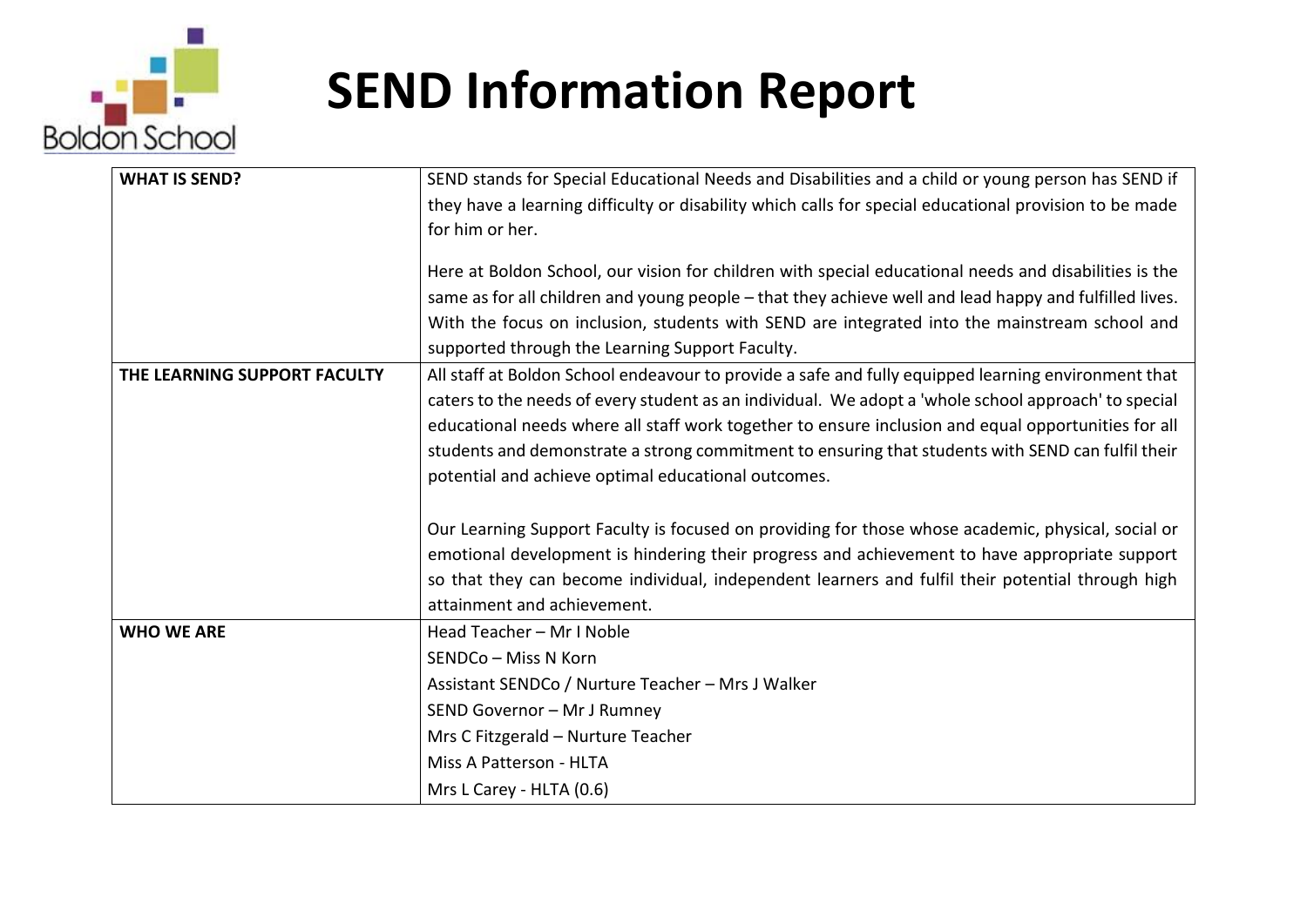

|                                     | Mrs M Leonard - HLTA                                                                                                                                                                      |
|-------------------------------------|-------------------------------------------------------------------------------------------------------------------------------------------------------------------------------------------|
|                                     | Mrs J Johnson - LSA (NVQ Level 3) (0.8)                                                                                                                                                   |
|                                     | Mrs M Bravey - LSA (NVQ Level 3)                                                                                                                                                          |
|                                     | Mrs S Gordon - LSA                                                                                                                                                                        |
|                                     | Mrs C Lockey - LSA (0.8)                                                                                                                                                                  |
|                                     | Mrs I Marshall - LSA                                                                                                                                                                      |
| <b>WHAT WE CAN OFFER</b>            | Boldon is an inclusive school and this is reflected in the number of SEND students we have, with a<br>wide range of needs requiring extensive provision categorised in the following way: |
| <b>SPECIAL EDUCATIONAL NEEDS AT</b> |                                                                                                                                                                                           |
| <b>BOLDON SCHOOL</b>                | <b>Communication and Interaction</b>                                                                                                                                                      |
|                                     | Learning difficulties or disabilities including speech, language and communication needs and also                                                                                         |
|                                     | those with Autistic Spectrum Disorder (ASD).                                                                                                                                              |
|                                     | <b>Cognition and Learning</b>                                                                                                                                                             |
|                                     | Learning difficulties or disabilities including moderate learning difficulties (MLD) and specific learning<br>needs (SPLD) such as dyslexia, dyscalculia and dyspraxia.                   |
|                                     | Social, Emotional and Mental Health Issues Learning difficulties or disabilities including social and<br>emotional difficulties and attention deficit hyperactivity disorder (ADHD).      |
|                                     | <b>Sensory and/or Physical Needs</b>                                                                                                                                                      |
|                                     | Learning difficulties or disabilities including hearing or visual impairments, cerebral palsy and other<br>physical disabilities.                                                         |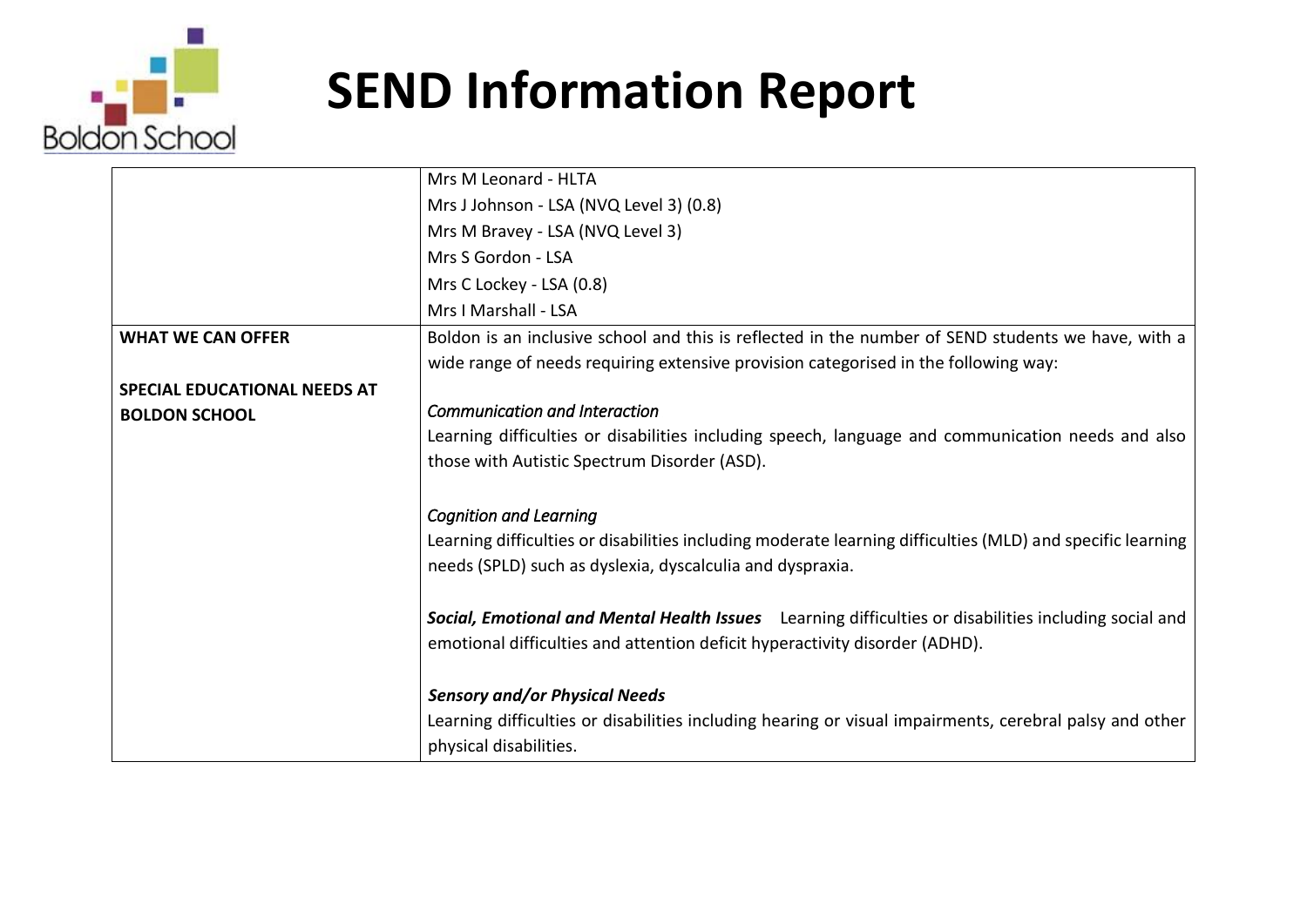

| <b>PROVISIONS MADE (internal and</b> | Continued monitoring and support through the SEND Faculty and the Senior Learning<br>$\bullet$                             |
|--------------------------------------|----------------------------------------------------------------------------------------------------------------------------|
| external):                           | Mentor                                                                                                                     |
|                                      | Child friendly student profiles and needs-based plans<br>$\bullet$                                                         |
|                                      | Differentiated curriculum and resources<br>$\bullet$                                                                       |
|                                      | Visual timetables<br>$\bullet$                                                                                             |
|                                      | Allocation of support staff where needed throughout the school to ensure student progress<br>$\bullet$<br>and independence |
|                                      | Specific resources such as coloured overlays, rulers, grip pens, time-out passes etc.<br>$\bullet$                         |
|                                      | Areas of low distraction provided through the Student Mentor<br>$\bullet$                                                  |
|                                      | Support/supervision at unstructured times of the day, provided through the learning<br>$\bullet$<br>mentors                |
|                                      | Social skills programme/support including strategies to enhance self-esteem<br>$\bullet$                                   |
|                                      | Small group targeted literacy and numeracy intervention programmes<br>$\bullet$                                            |
|                                      | Access to ICT to reduce barriers to learning where possible<br>$\bullet$                                                   |
|                                      | Strategies/programmes to support speech and language development<br>$\bullet$                                              |
|                                      | Strategies to reduce anxiety/promote emotional wellbeing<br>$\bullet$                                                      |
|                                      | Participation in a phonics reading programme to develop reading accuracy<br>$\bullet$                                      |
|                                      | Access to the Accelerated Reading Programme<br>$\bullet$                                                                   |
|                                      | Regular small group help focusing on reading accuracy and comprehension<br>$\bullet$                                       |
|                                      | Access to Local Authority one-to-one specialist teaching for help with literacy development<br>$\bullet$                   |
|                                      | Placement in small sets<br>$\bullet$                                                                                       |
|                                      | Applying for access arrangements such as extra time or readers<br>$\bullet$                                                |
|                                      | Access to a broad and balanced curriculum that is relevant and differentiated to suit<br>$\bullet$                         |
|                                      | individual needs                                                                                                           |
|                                      | Encouraging environment that challenges students to achieve their full potential                                           |
|                                      | Effective pastoral care<br>$\bullet$                                                                                       |
|                                      | Effective behaviour policy and procedures focusing on positive behaviour and rewards<br>$\bullet$                          |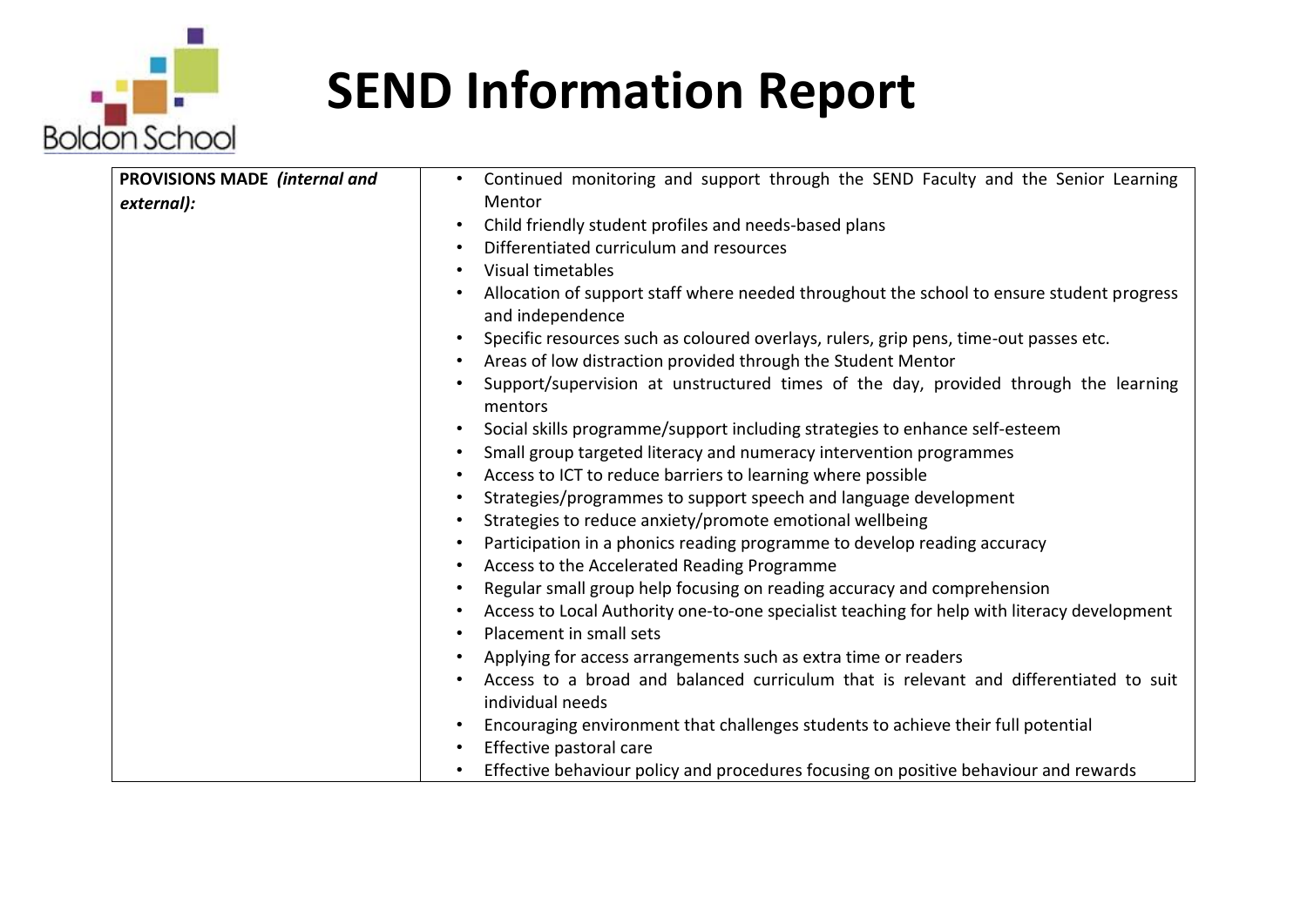

| <b>IDENTIFICATION AND ASSESSMENT</b> | Small group and individually directed programmes to develop social skills, personal<br>$\bullet$<br>behaviour management and emotional resilience<br>Risk assessments when necessary regarding the safety and inclusion of all students in all<br>$\bullet$<br>activities<br>Work placements, vocational courses and Vocational Action Plans (VAPs) are used to offer a<br>distinct approach to the curriculum. This both encourages and supports students with social,<br>emotional and behavioural needs<br>Peer supporter and 'Buddy' programme<br>$\bullet$<br>Nurture/SEND teaching groups for all year groups<br>$\bullet$<br>Access to the LA behaviour provision; 'The Beacon Centre' where KS3 and KS4 students can<br>$\bullet$<br>be referred for therapeutic intervention<br>Access to the School Nurse; Pupil Services including the Educational Psychology Service, EAL<br>$\bullet$<br>Service and the Sensory Impairment Service; Social Services; Services for Young People<br>including Family Workers, Behaviour Support Workers, Transition Mentors, the Emotional<br><b>Resilience Team and CAMHS.</b><br>Full medical list and medicine administration policy<br>$\bullet$<br>First-Aid trained staff and duty rota.<br>$\bullet$<br>Fully inclusive environment for blind, deaf and physically disabled students, including<br>$\bullet$<br>accessible toilets/changing/showers, braille signs throughout the school, hearing loops and<br>FM systems.<br>Access to the Hive - student support centre within Boldon School for students with complex<br>$\bullet$<br>and / or specific emotional needs. |
|--------------------------------------|--------------------------------------------------------------------------------------------------------------------------------------------------------------------------------------------------------------------------------------------------------------------------------------------------------------------------------------------------------------------------------------------------------------------------------------------------------------------------------------------------------------------------------------------------------------------------------------------------------------------------------------------------------------------------------------------------------------------------------------------------------------------------------------------------------------------------------------------------------------------------------------------------------------------------------------------------------------------------------------------------------------------------------------------------------------------------------------------------------------------------------------------------------------------------------------------------------------------------------------------------------------------------------------------------------------------------------------------------------------------------------------------------------------------------------------------------------------------------------------------------------------------------------------------------------------------------------------------------------------------------------|
|                                      | Boldon School holds teachers responsible and accountable for the progress and development of all                                                                                                                                                                                                                                                                                                                                                                                                                                                                                                                                                                                                                                                                                                                                                                                                                                                                                                                                                                                                                                                                                                                                                                                                                                                                                                                                                                                                                                                                                                                               |
| OF STUDENTS WITH SEND                | students in their class with high quality teaching, differentiated for individual students, as the first                                                                                                                                                                                                                                                                                                                                                                                                                                                                                                                                                                                                                                                                                                                                                                                                                                                                                                                                                                                                                                                                                                                                                                                                                                                                                                                                                                                                                                                                                                                       |
|                                      | step in responding to students who have or may have SEND.                                                                                                                                                                                                                                                                                                                                                                                                                                                                                                                                                                                                                                                                                                                                                                                                                                                                                                                                                                                                                                                                                                                                                                                                                                                                                                                                                                                                                                                                                                                                                                      |
|                                      |                                                                                                                                                                                                                                                                                                                                                                                                                                                                                                                                                                                                                                                                                                                                                                                                                                                                                                                                                                                                                                                                                                                                                                                                                                                                                                                                                                                                                                                                                                                                                                                                                                |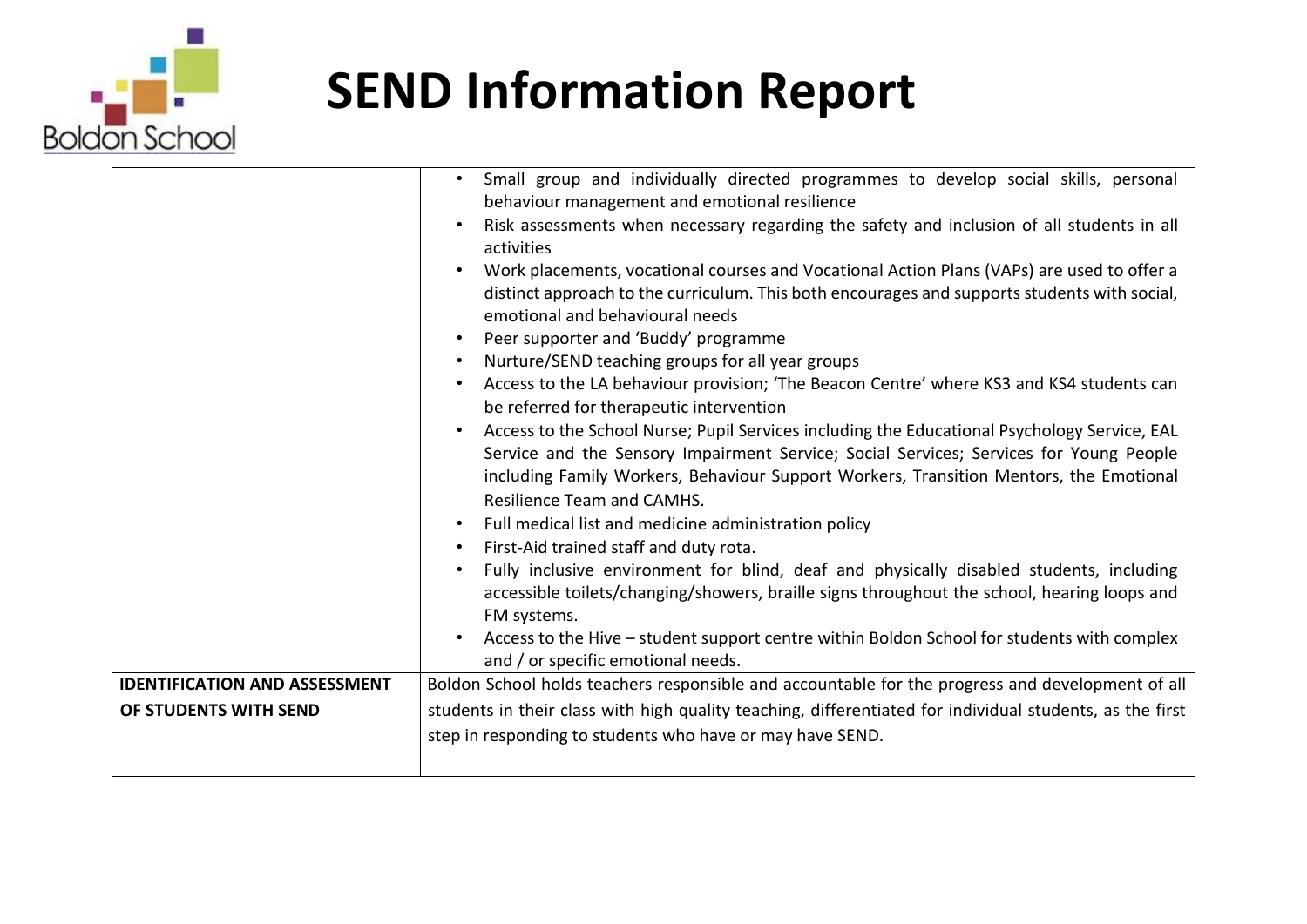

|                                   | A student at Boldon School could be identified as having SEND if they are making less than expected                                                                                             |
|-----------------------------------|-------------------------------------------------------------------------------------------------------------------------------------------------------------------------------------------------|
|                                   | progress given their age and individual circumstances which can be characterised by any one of the                                                                                              |
|                                   | following:                                                                                                                                                                                      |
|                                   | Being significantly slower than that of their peers starting from the same baseline                                                                                                             |
|                                   | Failing to match or better their previous level of progress                                                                                                                                     |
|                                   | Failing to close the attainment gap between them and their peers<br>$\bullet$                                                                                                                   |
|                                   | Widening the attainment gap<br>$\bullet$                                                                                                                                                        |
|                                   | Needing to make additional progress with wider development or social needs in order to make a                                                                                                   |
|                                   | successful transition to adult life.                                                                                                                                                            |
|                                   |                                                                                                                                                                                                 |
|                                   | Where students require further special educational provision to achieve desired outcomes,<br>assessments are made to determine whether it can be provided by the school's core offer of Student |
|                                   | Support or whether something different or additional is required through an Education, Health and                                                                                               |
|                                   | Care assessment. Within school, special educational provision is assessed and provided                                                                                                          |
|                                   | predominantly through the Learning Support Faculty, led by the SENDCo.                                                                                                                          |
|                                   | When a student is identified as requiring further special educational provision, both students and                                                                                              |
|                                   | parents/carers are notified and involved in decisions about their support; from identification and                                                                                              |
|                                   | assessment to outcomes of additional learning needs. The student is added to the school's Additional                                                                                            |
|                                   | Needs Register and positive and constructive relationships are made through regular communication                                                                                               |
|                                   | face-to-face, over the telephone and/or via email.                                                                                                                                              |
| <b>SEND POLICY AND PROVISIONS</b> | Boldon School's SEND Policy is available on the school website. (www.boldonschool.com)                                                                                                          |
|                                   |                                                                                                                                                                                                 |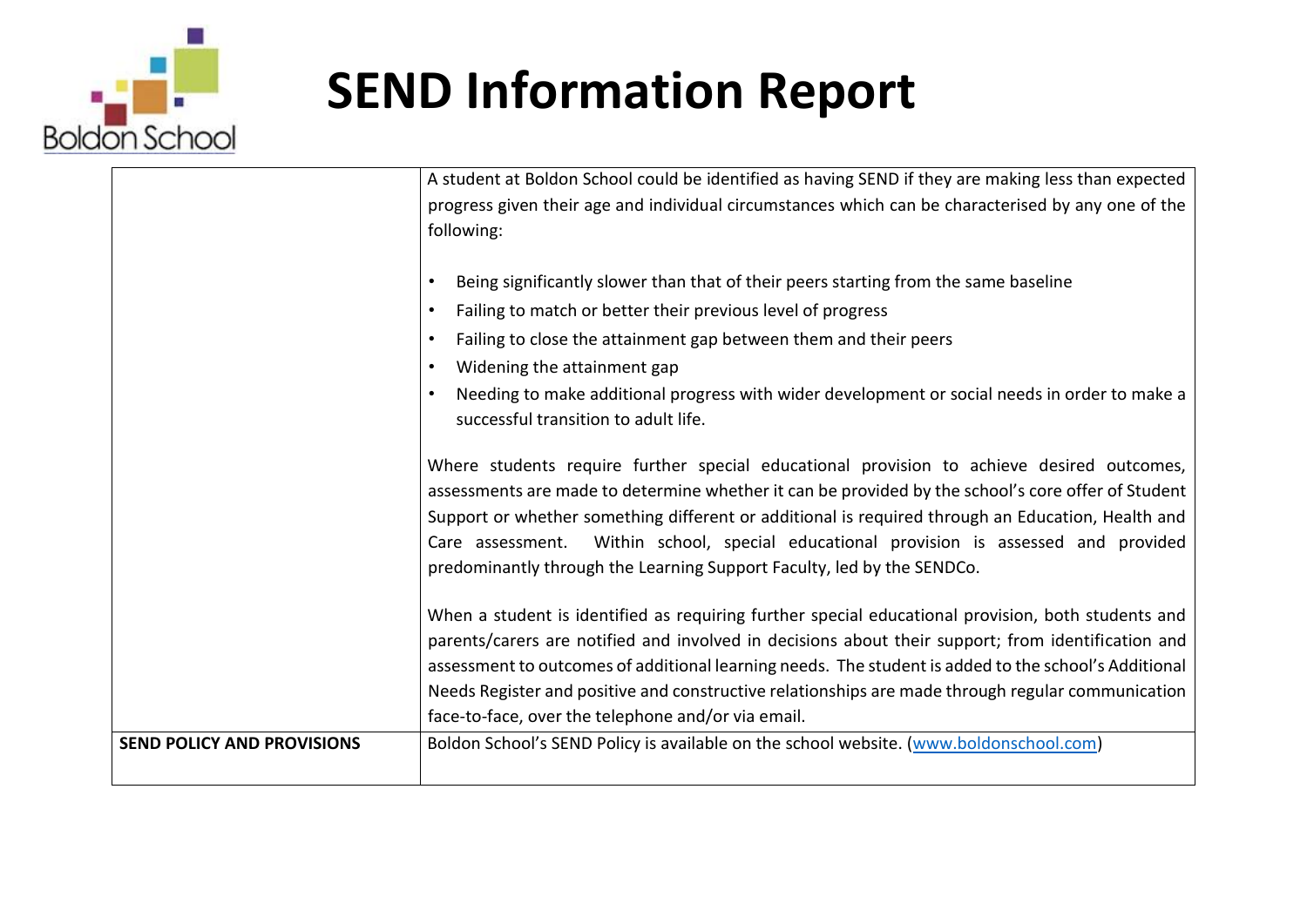

|                                  | In accordance with the SEND Code of Practice 2015, where a student is identified as having SEND,                                                                                                                                                                   |
|----------------------------------|--------------------------------------------------------------------------------------------------------------------------------------------------------------------------------------------------------------------------------------------------------------------|
|                                  | action is taken to remove barriers to learning and effective special educational provision is put in                                                                                                                                                               |
|                                  | place.                                                                                                                                                                                                                                                             |
| <b>ASSESSING AND REVIING THE</b> | At Boldon School, this SEN provision takes the form of a four-part cycle through which earlier                                                                                                                                                                     |
| <b>PROGRESS OF STUDENTS WITH</b> | decisions and actions are revisited, refined and revised with a growing understanding of the                                                                                                                                                                       |
| <b>SEND</b>                      | student's needs and of what supports the student in making good progress and securing good                                                                                                                                                                         |
|                                  | outcomes. This is known as the GRADUATED APPROACH:                                                                                                                                                                                                                 |
|                                  |                                                                                                                                                                                                                                                                    |
|                                  | 1. Assess: the class teacher and SENDCo will clearly analyse a student's needs in relation to the<br>learning and progress being made                                                                                                                              |
|                                  | 2. Plan: students and parents/carers will be notified in relation to the support and SEND provision<br>to be provided                                                                                                                                              |
|                                  | 3. Do: the subject teacher will remain responsible for working with the child and implementing the<br>plan. Where the interventions involve group or 1:1 teaching away from the main subject teacher,<br>he/she should still retain responsibility for the student |
|                                  | 4. Review: the effectiveness of the support should<br>be reviewed in line with an agreed date and                                                                                                                                                                  |
|                                  | graduated approach continued as necessary.<br>the                                                                                                                                                                                                                  |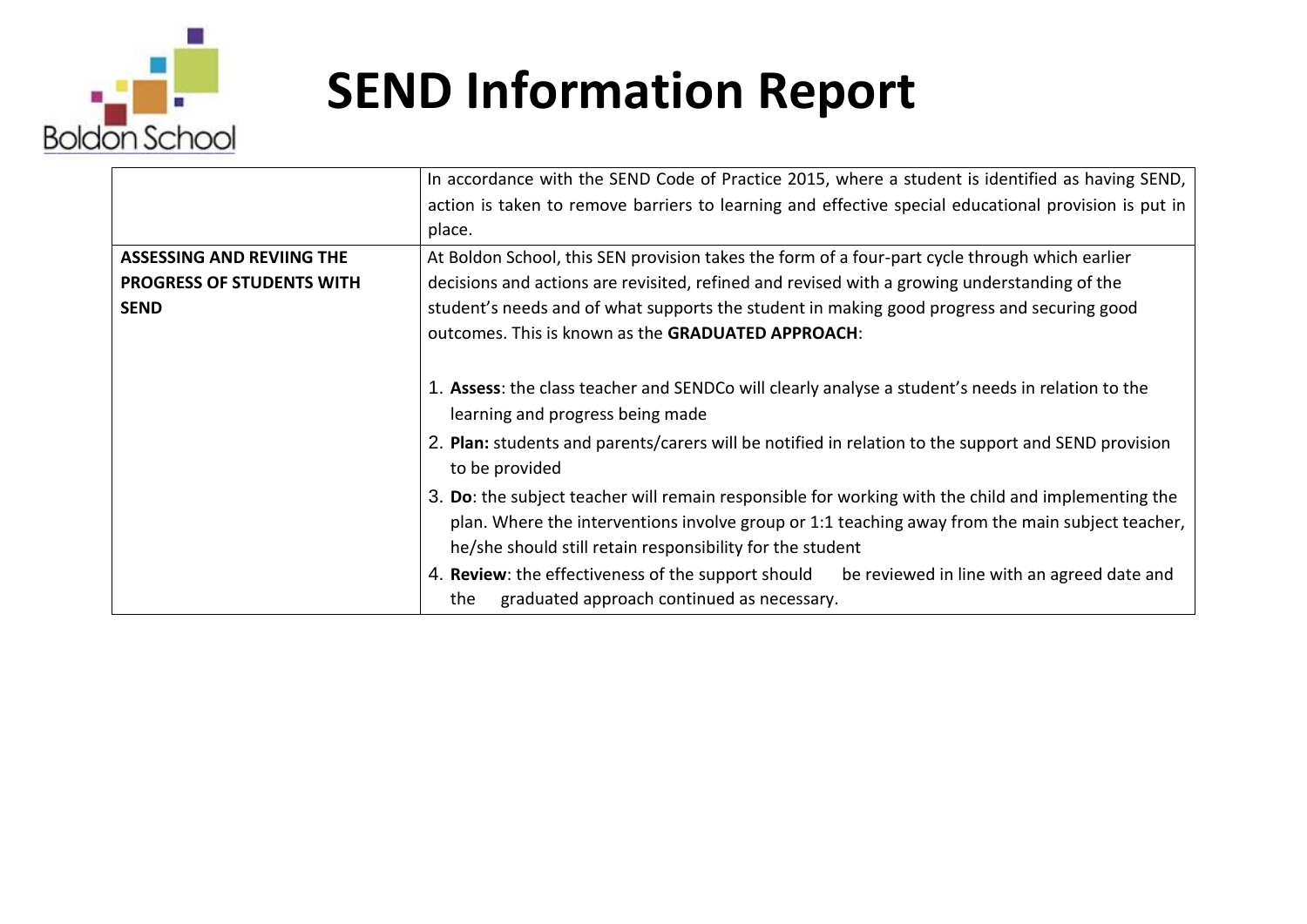

| THE CURRICULUM AND LEARNING          | At Boldon School, students who have been identified as having SEND are fully integrated into          |
|--------------------------------------|-------------------------------------------------------------------------------------------------------|
| <b>ENVIRONMENT FOR STUDENTS WITH</b> | mainstream classes in which they have full access to the National Curriculum and equal entitlement    |
| <b>SEND</b>                          | to all aspects of the school life.                                                                    |
|                                      | All students with SEND are integrated in tutorial arrangements, with mixed ability year group form    |
|                                      | classes. In curriculum areas, the grouping system varies with each year group. In years 7 and 8       |
|                                      | students are taught in two parallel-banded groups. Student teaching groups are based on their ability |
|                                      | levels with a designated SEND group in each year for those students with MLD. In Years 9, 10 and 11   |
|                                      | students are taught in two pathways - Tyne and Wear - based on ability levels, curriculum options     |
|                                      | and expected levels of progress. Students with SEND who are in lower ability banded classes have      |
|                                      | the opportunity to mix with the rest of the year group in P.E, technology and pastoral lessons.       |
|                                      |                                                                                                       |
|                                      | We aim to give students of all abilities access to a balanced and broadly-based curriculum, including |
|                                      | the National Curriculum. The arrangements for this educational provision are a shared responsibility  |
|                                      | of all staff to ensure appropriate learning experiences are provided.                                 |
| <b>ADDITIONAL SUPPORT FOR</b>        | The SENDCo and SEND Faculty hold details and information on all SEND students relating to their       |
| <b>LEARNING</b>                      | broad areas of need. Relevant information on individual students is provided to staff as well as      |
|                                      | guidance on suitable targets and strategies to best suit students' needs and aid progression.         |
|                                      |                                                                                                       |
|                                      | Collaborative working with Key Stage Leaders, Year Leaders and Heads of Faculty will identify SEND    |
|                                      | students who are at risk of not making progress, putting appropriate strategies and interventions in  |
|                                      | place to help students overcome barriers and secure good outcomes.                                    |
| <b>IMPROVING THE EMOTIONAL,</b>      | Boldon School has a very effective pastoral system that supports students throughout their school     |
| <b>MENTAL AND SOCIAL DEVELOPMENT</b> | day, lead through the Pastoral Faculty. Every student in the school is based directly within their    |
| OF STUDENTS WITH SEND                |                                                                                                       |
|                                      |                                                                                                       |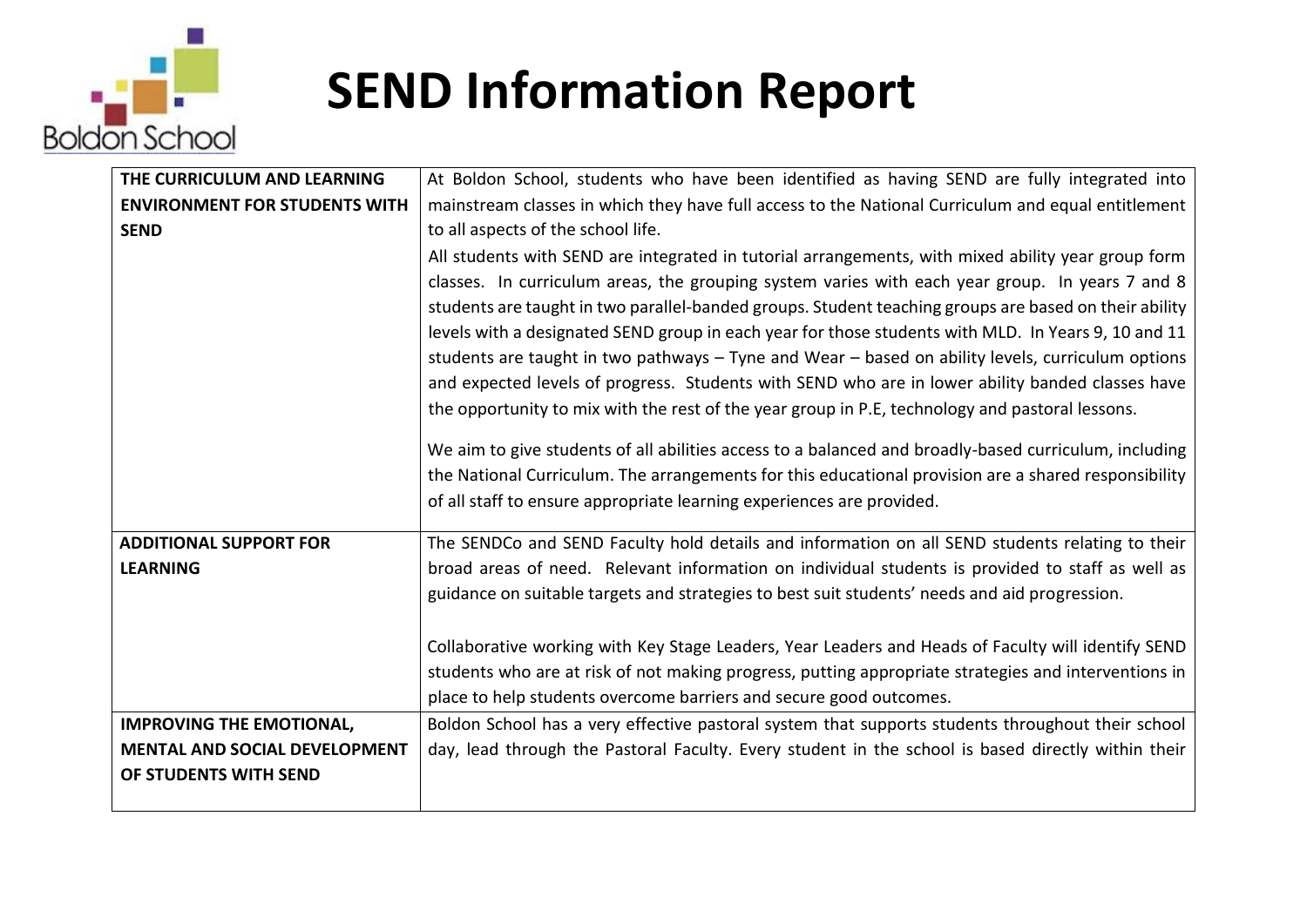

|                                      | academic year group and assigned to a form class. Each form class will meet the form tutor every      |
|--------------------------------------|-------------------------------------------------------------------------------------------------------|
|                                      | afternoon for either a 30 minute tutorial or year group assembly. The Pastoral Faculty consists of:   |
|                                      |                                                                                                       |
|                                      | Assistant Head for Pastoral and Behaviour                                                             |
|                                      | Key Stage Leaders and Year Leader - Y7, 8, 9, 10 and 11                                               |
|                                      | <b>Student Mentor</b>                                                                                 |
|                                      | <b>Attendance Team</b>                                                                                |
|                                      | Student Support / Inclusion Manager                                                                   |
|                                      | SEND students are integrated into their year group, with each year group having an experienced team   |
|                                      | of tutors who will develop the form tutor/student relationship over a period of five years. The tutor |
|                                      | is in a position to watch each student grow and learn, developing relationships over a long period of |
|                                      | time and act to support when necessary.                                                               |
|                                      |                                                                                                       |
|                                      | The Student Mentor works closely with the majority of SEND students, providing additional support     |
|                                      | and mentoring and intervention as required, through individual or group sessions based on the         |
|                                      | student and their needs.                                                                              |
| THE EXPERTISE AND TRAINING OF        | The Learning Support Faculty has expertise in supporting and teaching students with SEND across all   |
| <b>STAFF IN RELATION TO STUDENTS</b> | curriculum areas and both key stages.                                                                 |
| <b>WITH SEND</b>                     |                                                                                                       |
|                                      | Wider-school in-service training and professional development for staff in relation to SEND is        |
|                                      | coordinated by a member of the Senior Leadership Team based on departmental/pastoral annual           |
|                                      | reviews and reviews of the school development plan. SEND in-service training is then arranged by the  |
|                                      | SENDCo, on a whole school, group or departmental basis as appropriate. Training may take the form     |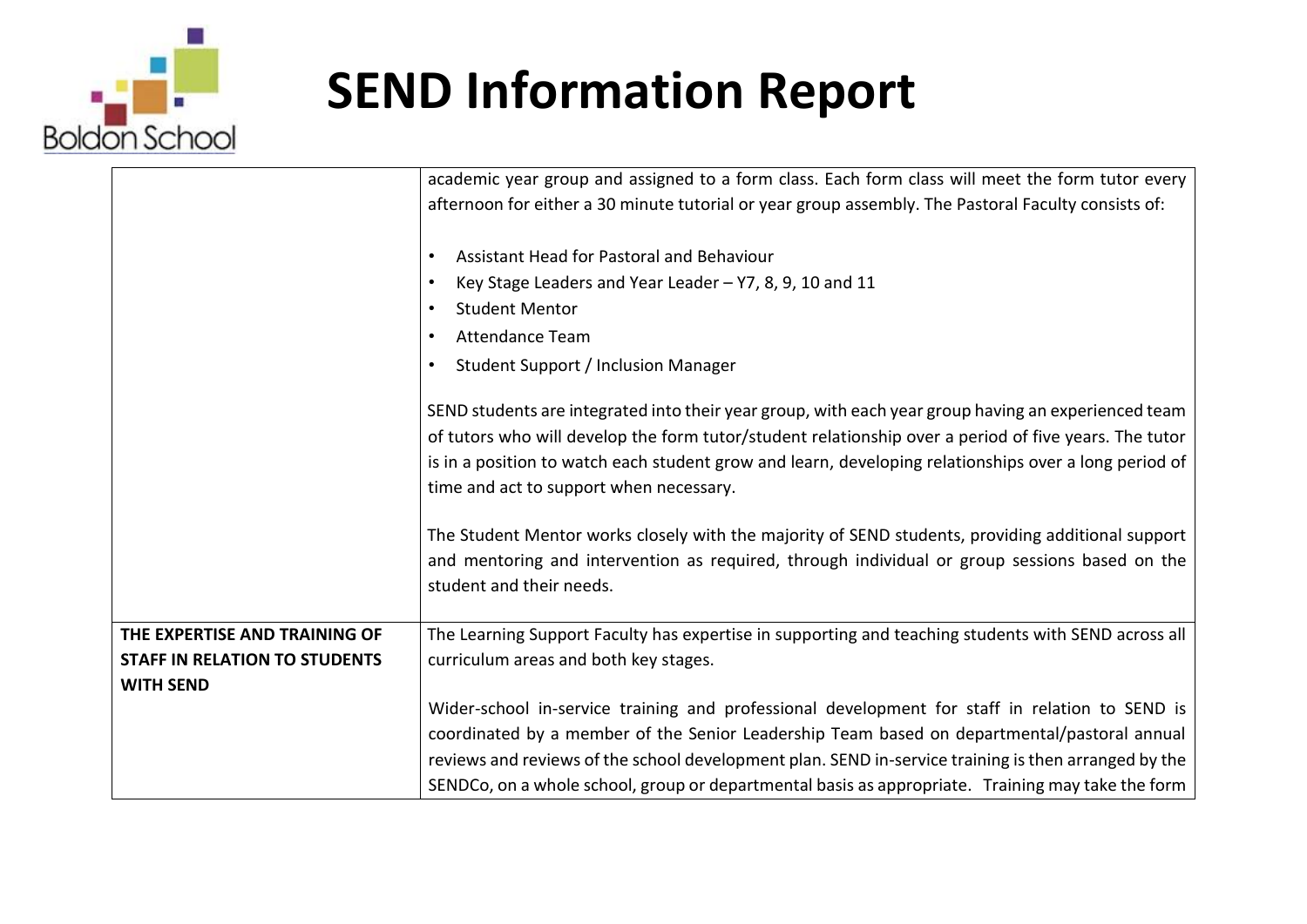

|                                 | of working with outside agencies or guest speakers or may be 'in house' with the SENDCo and                 |
|---------------------------------|-------------------------------------------------------------------------------------------------------------|
|                                 | Learning Support Faculty training fellow teachers. All staff members are encouraged to acquire skills       |
|                                 | appropriate to working with students with SEND.                                                             |
|                                 |                                                                                                             |
|                                 |                                                                                                             |
|                                 | Each year the SENDCo runs an in-service training session on SEND for all newly qualified teachers           |
|                                 | (NQTs) as part of the school induction programme. Additional training sessions are run each year by         |
|                                 | the SENDCo for all PGCE students on both diagnostic and final teaching practices.                           |
|                                 |                                                                                                             |
|                                 | The training needs of the SENDCo and Learning Support staff are met through a combination of in             |
|                                 | house training, local L.A. in-service training, short courses at higher education institutions, attending   |
|                                 | national courses run by recognised service providers and through membership of NASEN (National              |
|                                 | Association of Special Educational Needs).                                                                  |
| <b>SPECIALIST EXPERTISE FOR</b> | If the required provision for SEND stretches beyond that which the school can provide within its core       |
| <b>STUDENTS WITH SEND</b>       | offer, it will call upon the services of external agencies, including the Educational Psychology Service,   |
|                                 | Sensory Impaired Support Service, Speech and Language Services and the English as an Additional             |
|                                 | Language Support Service. The SENDCo will contact the required service once parental permission             |
|                                 | has been given for referral. In some cases it will be sufficient to discuss the student's difficulties with |
|                                 | the appropriate external agency and to implement the strategies suggested, whereas in other cases           |
|                                 | it will be necessary to involve an external agency directly in assessment and action, in consultation       |
|                                 |                                                                                                             |
|                                 | with parents.                                                                                               |
|                                 |                                                                                                             |
|                                 | The SENDCo and class teacher, together with the specialists, will consider a range of well-founded          |
|                                 | and effective teaching approaches, appropriate equipment, strategies and interventions in order to          |
|                                 | support the child's progress. They will agree the outcomes to be achieved through the support,              |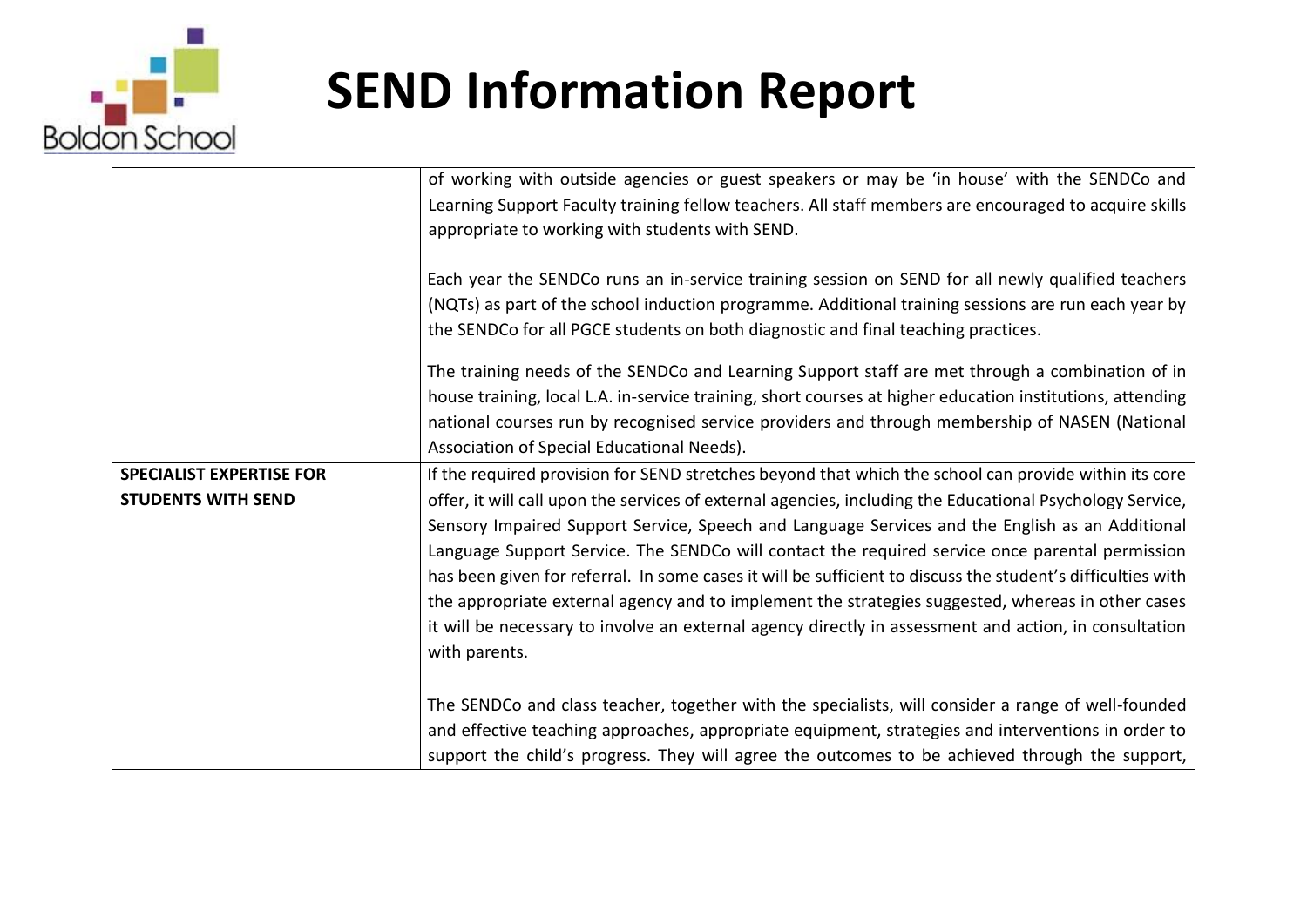

|                                       | including a date by which progress will be reviewed. Support will be adapted or replaced depending                                                                                                              |
|---------------------------------------|-----------------------------------------------------------------------------------------------------------------------------------------------------------------------------------------------------------------|
|                                       | on how effective it has been in achieving the expected outcomes.                                                                                                                                                |
| <b>EQUIPMENT AND FACILITIES TO</b>    | The Learning Support Faculty has their own specialist teaching base, SC4 and their faculty office, all                                                                                                          |
| <b>SUPPORT STUDNENTS WITH SEND</b>    | of which are used for support and intervention. There are no specific SEND specialisms or special<br>units at Boldon School.                                                                                    |
|                                       | There is full access for wheelchairs into and around the school and a lift that ensures access to all<br>floors. There are four accessible toilets and in addition there are three accessible showers /toilets. |
|                                       | To assist students with a range of SEND we have textured flooring areas and coloured 'zones'                                                                                                                    |
|                                       | indicating the different subject areas, stairwells and doorways. There are also brail signs for each                                                                                                            |
|                                       | classroom and facility within the school.                                                                                                                                                                       |
|                                       |                                                                                                                                                                                                                 |
|                                       | There is an Induction Loop System to assist students with hearing aids in two of the classrooms.                                                                                                                |
| <b>INVOLVING OTHERS IN SUPPORTING</b> | The school aims to work in partnership with health, social services and educational welfare services                                                                                                            |
| <b>STUDENTS WITH SEND: HEALTH AND</b> | to bring about the best possible outcomes for students with SEND, alongside additional LA support                                                                                                               |
| SOCIAL SERVICES, LA SUPPORT           | services and voluntary organisations who can support a student in their educational needs. The                                                                                                                  |
| <b>SERICES AND VOLUNTARY</b>          | SENDCo, Key Stage Leaders, Year Leaders, Student Support/Inclusion Manager or Student Mentor are                                                                                                                |
| <b>ORGANISATIONS</b>                  | able to make a referral to these agencies when there is felt to be cause for concern. Information                                                                                                               |
|                                       | received from these agencies is then used to adopt a framework to appropriately and most effectively                                                                                                            |
|                                       | support the student. There are also three members of staff who are designated as the Child                                                                                                                      |
|                                       | Protection Officers (Mrs L Pippin, Mrs M Brown and Mrs L Davies). They are the point of contact in                                                                                                              |
|                                       | school for all issues relating to child protection.                                                                                                                                                             |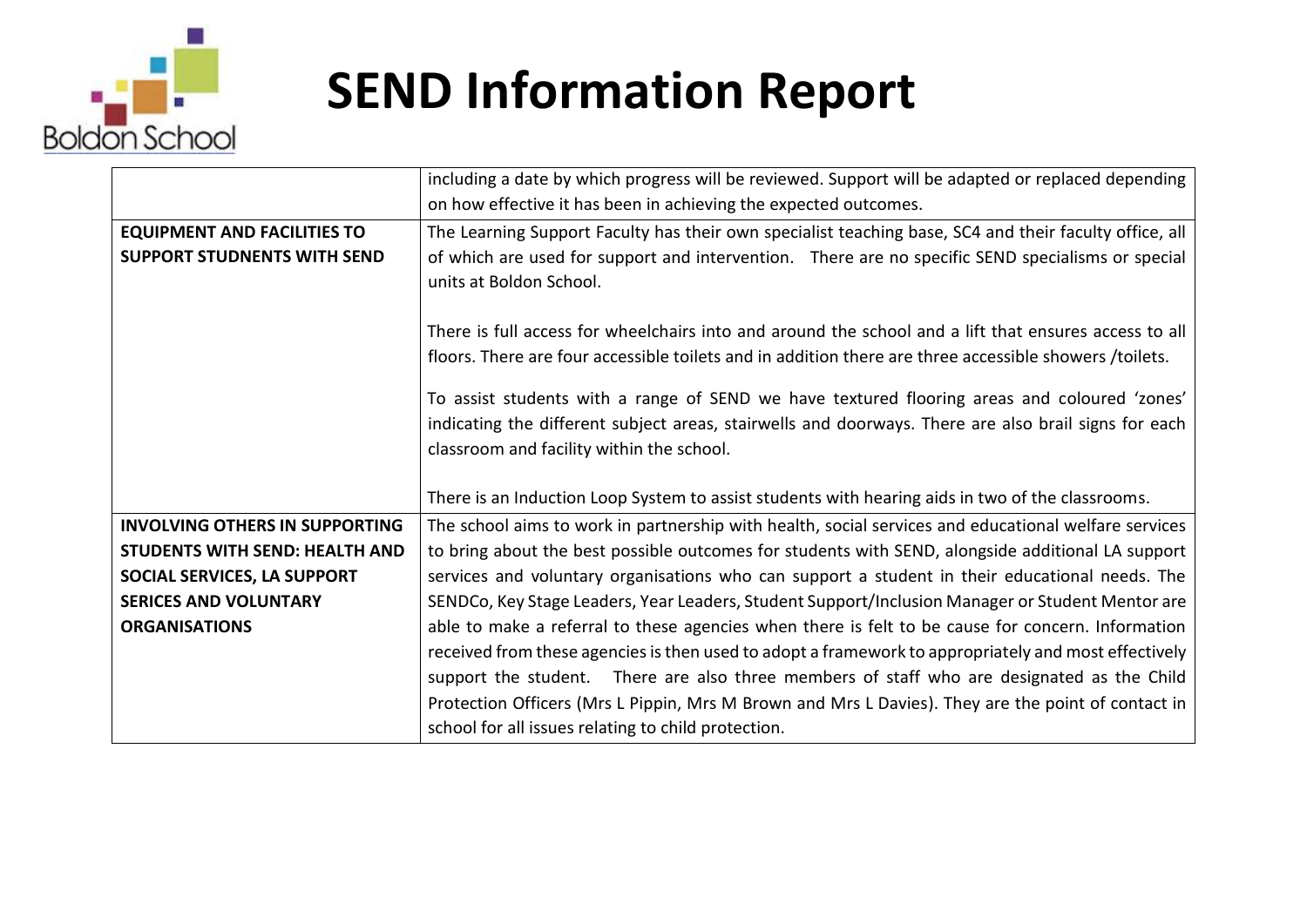

| SUPPORTING STUDENTS WITH SEND           | Students with SEND are included in all transition arrangements, with particular focus on Y6, Y9 and   |
|-----------------------------------------|-------------------------------------------------------------------------------------------------------|
| <b>DURING TRANSITION</b>                | Y11. At Y6, in the term before transition, the SENDCo contacts each feeder primary school to discuss  |
|                                         | any students who may have special educational needs. Their needs are then reviewed at meetings        |
|                                         | the term before transfer to Boldon School, involving all persons involved with the education and      |
|                                         | wellbeing of the child.                                                                               |
|                                         |                                                                                                       |
|                                         | On invitation from primary schools, the SENDCo also attends all Year 6 Annual Review meetings for     |
|                                         | Students with EHC Plans who are due to transfer to Boldon School.                                     |
|                                         |                                                                                                       |
|                                         | There is also a team of Transition Mentors linked to South Tyneside primary schools that provide      |
|                                         | additional liaison and support for SEND students.                                                     |
|                                         |                                                                                                       |
|                                         | These Transition Mentors work closely with Boldon's Learning Mentor team to ensure a continuity of    |
|                                         | care and guidance at this critical stage.                                                             |
|                                         |                                                                                                       |
|                                         | From Y9 through to Y11 transition, Boldon School works with an allocated careers advisor from         |
|                                         | Services for Young People who gives support and advice to SEND students on appropriate courses or     |
|                                         | training to ensure that they receive appropriate support at for their next educational options or     |
|                                         | placement.                                                                                            |
|                                         |                                                                                                       |
| <b>SCHOOL EVALUATION: THE</b>           | The effectiveness of SEND provisions are monitored regularly by the SENDCo, in consultation with the  |
| <b>EFFECTIVENESS OF SEND PROVISIONS</b> | SEND Governor, Head Teacher, Heads of Faculty and Key Stage Leaders, Year Leaders. Feedback from      |
|                                         | parents/carers and students is also used highly as a measure of the effectiveness of SEND provisions. |
|                                         | Ultimately, student progress is overwhelming evidence of the success of SEND provisions. The criteria |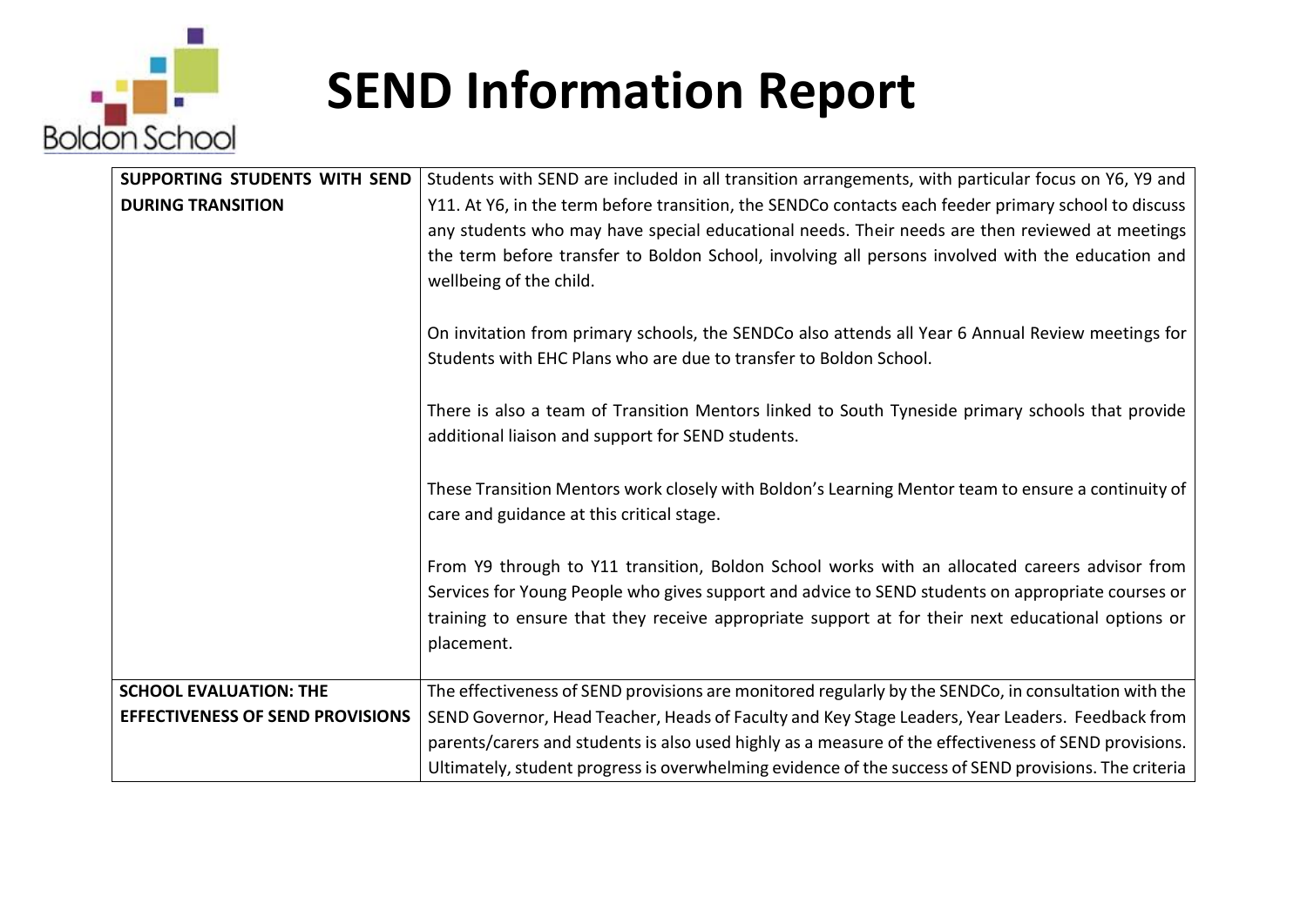

|                                 | that is used to evaluate the success of the school's SEN provisions include progress in any of the                                                                                                      |
|---------------------------------|---------------------------------------------------------------------------------------------------------------------------------------------------------------------------------------------------------|
|                                 | following areas:                                                                                                                                                                                        |
|                                 |                                                                                                                                                                                                         |
|                                 | Achievement of targets<br>$\bullet$                                                                                                                                                                     |
|                                 | Progress from Key Stages 2 to 4, based on expected levels of progress<br>$\bullet$                                                                                                                      |
|                                 | External examination results, including GCSE results<br>$\bullet$                                                                                                                                       |
|                                 | Improvement in reading ages and other standardised test results<br>$\bullet$                                                                                                                            |
|                                 | Improvement in attainment in English and Maths.<br>$\bullet$                                                                                                                                            |
|                                 | Movement of students on and off the Additional Needs Register, demonstrating effective<br>monitoring and intervention                                                                                   |
|                                 | Positive changes in students' behaviour                                                                                                                                                                 |
|                                 | Improvements in attendance<br>$\bullet$                                                                                                                                                                 |
|                                 | Increased motivation to learn<br>$\bullet$                                                                                                                                                              |
|                                 | Increased self esteem                                                                                                                                                                                   |
| WHO CAN HELP? THE LOCAL OFFER   | The Local Offer is the publication, setting out in one place, of information about provision available                                                                                                  |
| <b>What is the Local Offer?</b> | across education, health and social care for all children and young people in South Tyneside who                                                                                                        |
|                                 | have SEN or are disabled.                                                                                                                                                                               |
|                                 | Local Offer can<br>found at:<br>be<br>Our<br>https://www.southtyneside.gov.uk/article/37973/<br><b>Our-Local-Offer</b>                                                                                  |
|                                 | Parents can also contact the local Parent Partnership Service for impartial information, advice and<br>support in relation to their child's SEND at: SENDIASS@southtyneside.gov.uk<br>Tel: 0191 4246345 |